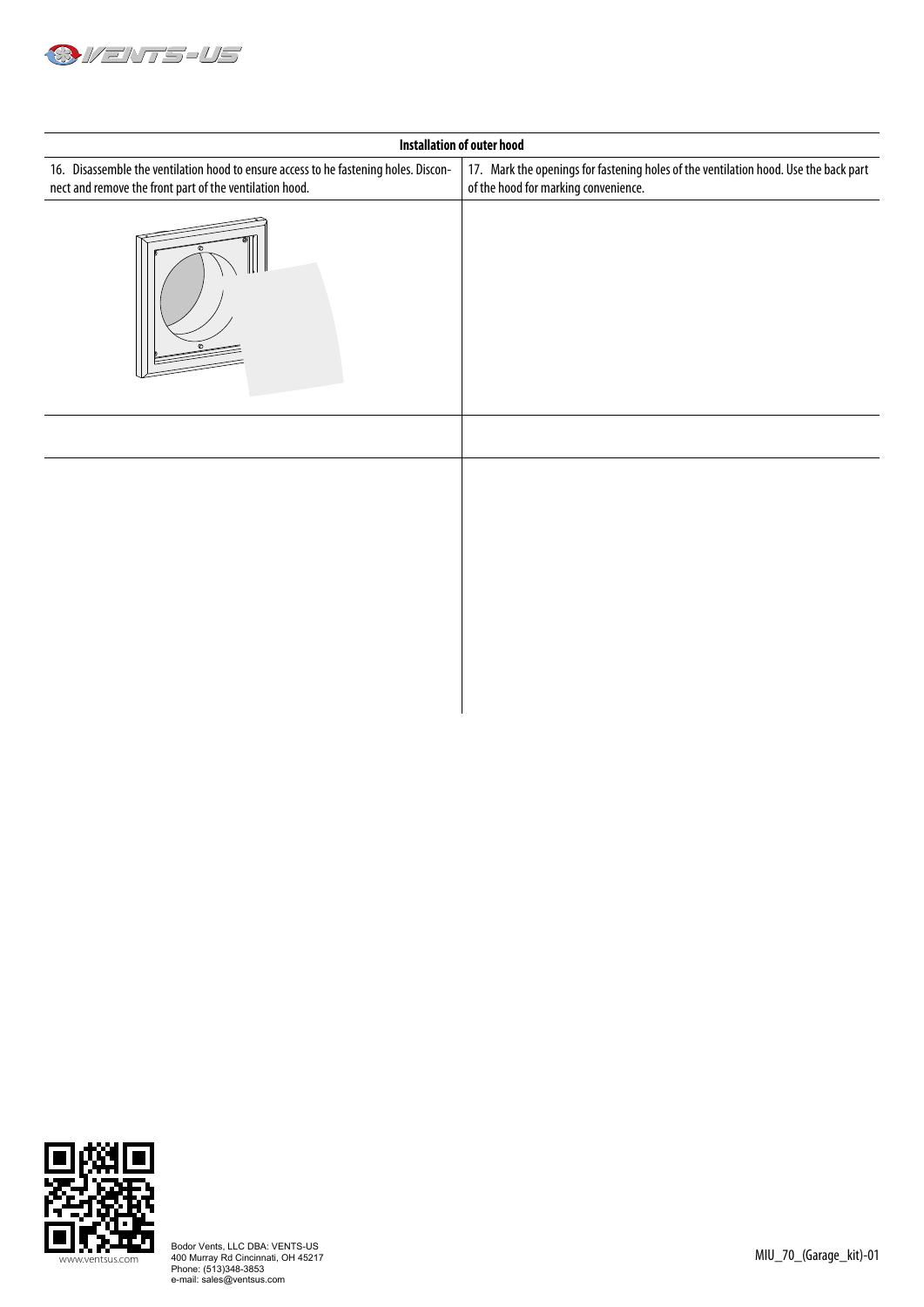



**Electrical connection MA series standard wall switch**





www.ventsus.com MIU\_70\_(Garage\_kit)-01 Bodor Vents, LLC DBA: VENTS-US 400 Murray Rd Cincinnati, OH 45217 Phone: (513)348-3853 e-mail: sales@ventsus.com Bodor Vents, LLC DBA: VENTS-US<br>4000 MentayLR&006&nMatN006H45217<br>19hMdra(6R3)\$46c885a1i, OH 45217<br>ലന്ദ്രേ[5343]&4@v2entSus.com